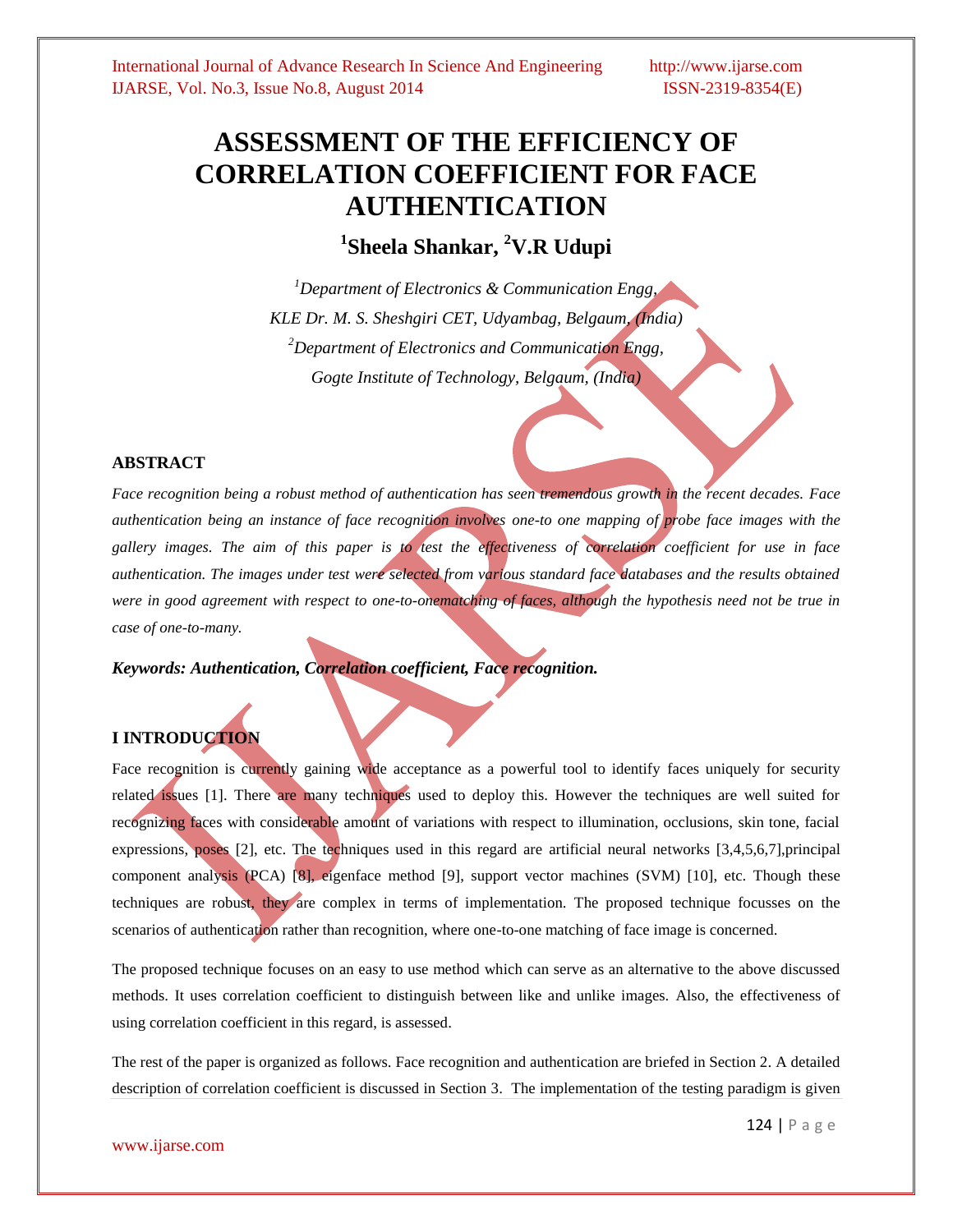in Section 4. Section 5 deals with the obtained results. Sections 6 and 7 deals with the conclusion and future scope of the study, respectively.

# **II FACE RECOGNITION AND AUTHENTICATION**

### **2.1. Face recognition**

Face recognition generally refers to different application scenarios. It can be either identification or authentication. In either case, the images of faces are used in the system. The stored set of faces is usually called the training set or the galley. The face images used in the later stages are called the testing images or the probes. The latter is matched against the former. The block diagram of face recognition is shown in Fig.1. The first face deals with detecting the presence of a face in the given image. If a face is found, then specific features are extracted and later subjected to classification, which yields in proper recognition of a face.



#### **Fig.1. The basic architecture of the face recognition system**

# **2.2. Classification of authentication**

Authentication techniques can be broadly classified into three classes [11]:

1) *Something-you-are:* deals with the bodily characteristics that are unique identification of a person. Such techniques are called biometric based and are discussed in detail, throughout the paper.

2) *Something-you-know*: as the name implies, it is secret information known only to the user. Passwords and PIN numbers are better examples to substantiate this.

3) *Something-you-have*: can be objects or items to authenticate, for instance, ATM cards, passport, keys, etc.

# **2.3. Face authentication v/s recognition**

In case of authentication, there is one-to-one matching, i.e. the face under test is matched against the training database for a claimed identity. The claimed identity is considered to be authenticated if the extent of the match exceeds some fixed threshold. In other words, if a subject stands in front of a face authentication system and claims to be a particular user, the system will only check if the subject is the claimed user or not. In recognition scenario, one-to-many matching is done and the face under test is matched against all the faces in the training dataset to find the best match. Recognition is more difficult than authentication because the large set of data in the training database is more prone to incorrect recognition. Secondly, the entire training database is to be parsed on each recognition attempt. Fig.2a,b gives a pictorial view of the differences in face recognition and authentication.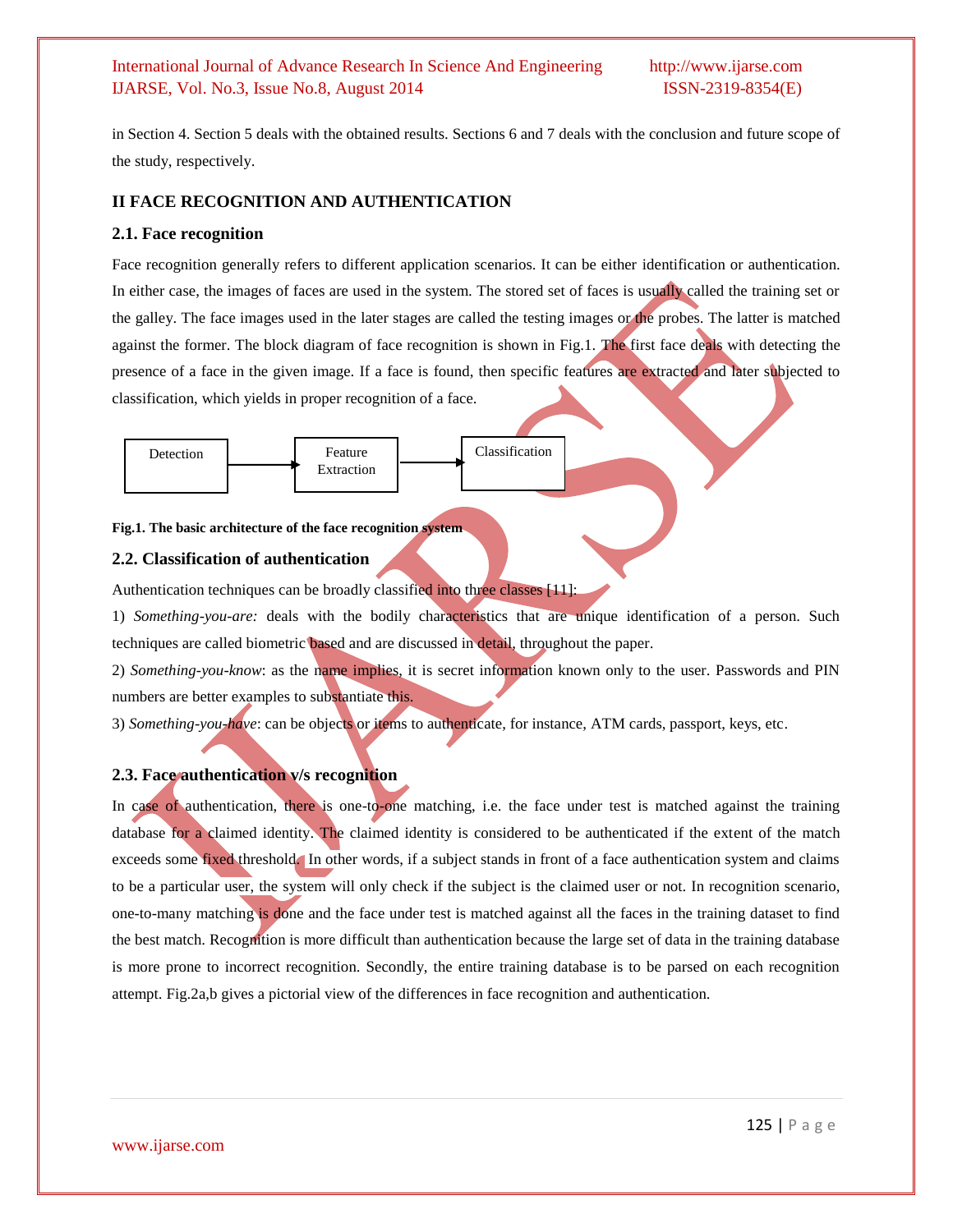



**Fig. 2b. Face Authentication**

**Fig. 2a. Face Recognition**

#### **III CORRELATION COEFFICIENT**

It is a technique for assessing the amount of linear relationship that exists between two quantities under test. It was designed in 1895 by Karl Pearson. It is widely used in pattern recognition, statistical analysis and image processing. The Pearson's correlation coefficient is given by [12]:

$$
r = \frac{\sum_{i} (x_i - x_m)(y_i - y_m)}{\sqrt{\sum_{i} (x_i - x_m)^2} \sqrt{\sum_{i} (y_i - y_m)^2}}
$$

where  $x_i$  and  $y_i$  represent the intensity values of the i<sup>th</sup> pixel in  $I^{sf}$  and  $2^{nd}$  images respectively;  $x_m$  and  $y_m$  correspond to the mean intensity values of the  $1<sup>st</sup>$  and  $2<sup>nd</sup>$  image respectively. If the two images are absolutely identical, then the value returned by the correlation coefficient is 1, the value of  $r=0$  signifies that the two images are completely uncorrelated. When the two images are anti-correlated, the value of  $r = -1$  [13].

The main benefit derived from the correlation coefficient is that it condenses the comparison of two 2D images down to a single scalar value, r. Also, it is invariant to linear transformation of x and y. Hence, r is insensitive to uniform variations in contrast and brightness in an image. The major shortcoming here is that it is computationally intensive. It also goes undefined in some cases due to division by zero error (when images has uniform, constant intensity).

#### **IV IMPLEMENTATION**

To check the effectiveness of the correlation coefficient, the testing schema involved constructing a database of faces by selecting 4 faces each from 5 different standard face databases, like AR face database [14], Japanese Female Facial Expression Database [15], AT & T Face Database [16], etc. To lessen the intricacy level, the selected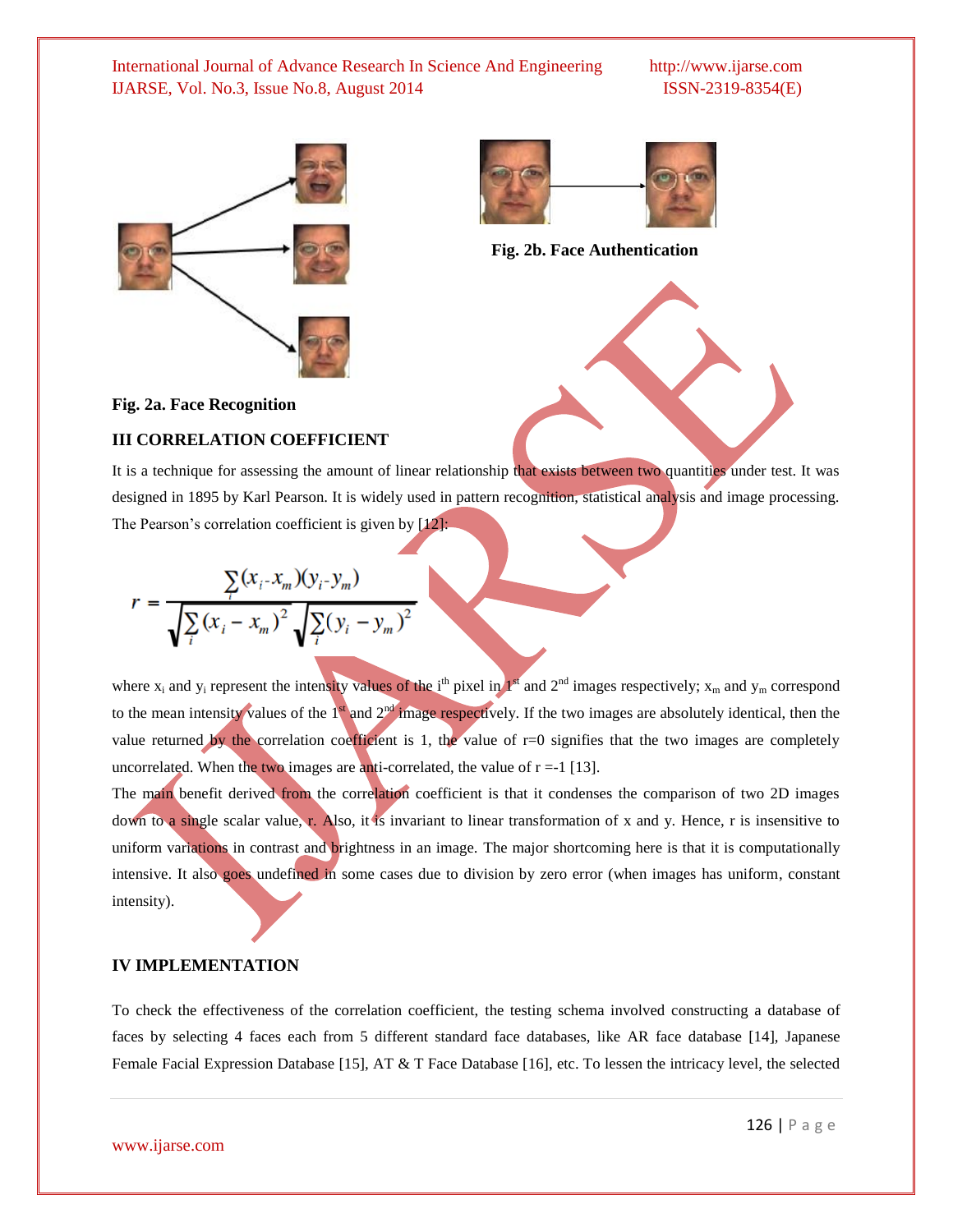face images were of the front view, but a little of side movements were allowed. The first face image from each of the database was taken as a pivot. Fig. 3 shows a set of pivot images used for the study. Each pivot image was tested for correlation against all the other images in the database, including itself. Both, one-to-one and one-to-many matching of face images was undertaken. Before subjecting the images to the test, they were all normalized. The graphical analysis of the obtained results is given in the results and discussion section.



**Fig. 3. Images taken as pivot for testing.**

### **V RESULTS AND DISCUSSION**

Fig.4 shows the bubble graph of the testing schema employed. X axis represents the pivot images. Y axis represents all the 20 face images under test. The diameter of the bubbles depicts the correlation coefficient values. Each image of a particular person was selected as a pivot image (represented along X-axis) and was compared against all the other images for correlation coefficient values. 4 images, each of 5 people, totaling to 20 were taken. It is evident from the figure that the diameter of the bubbles is comparatively higher (above 0.5) for the images of the same persons, and lesser otherwise. For instance, in case of pivot 1, the correlation coefficient values are higher for the first 4 images on the Y axis and lesser for the rest. In similar fashion, the testing was carried on for a wide assortment of face images and similar results were obtained.



# **Fig. 4. Correlation Coefficient values of pivot face images taken with respect to all the face images in the database.**

www.ijarse.com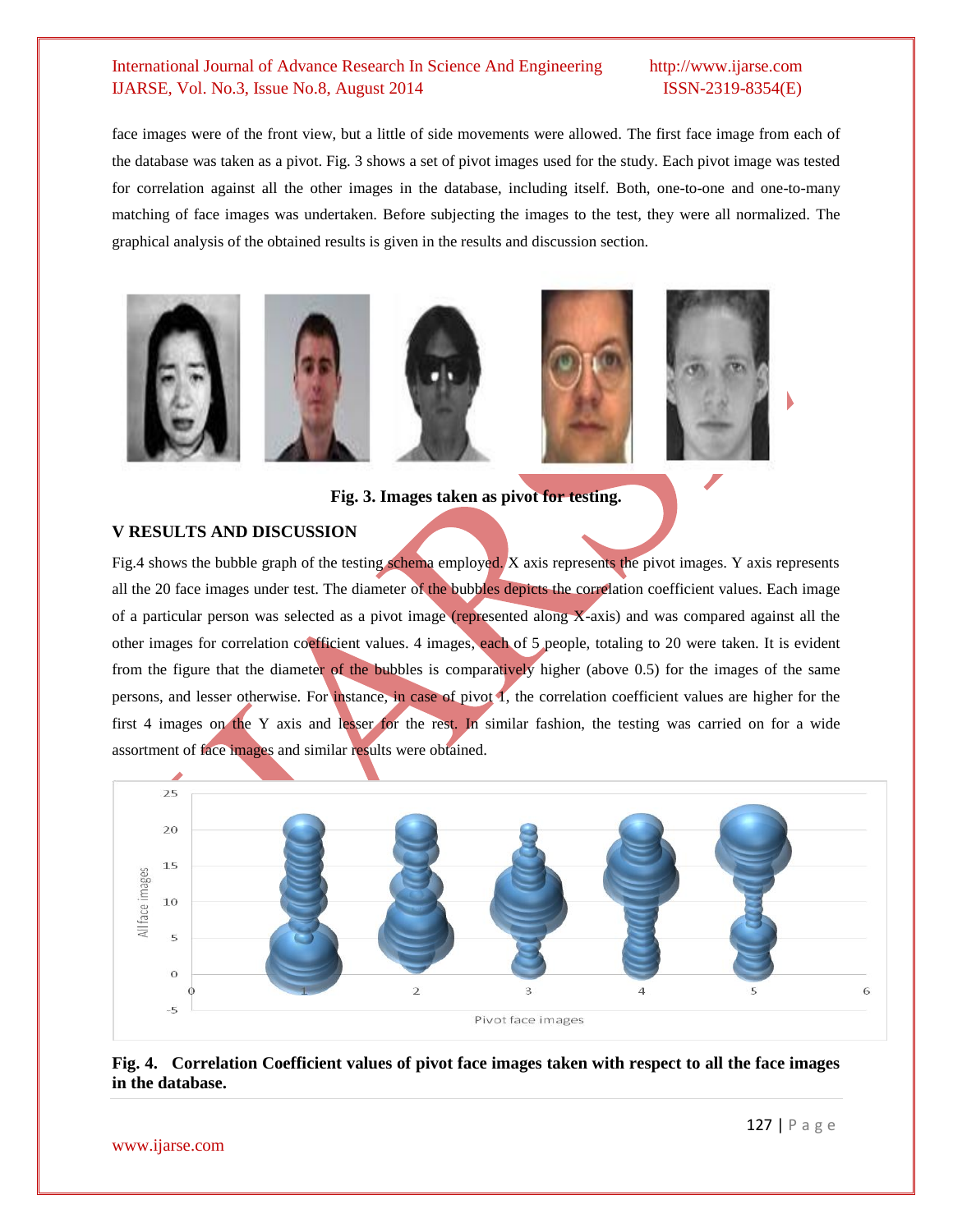#### **VI CONCLUSION**

The paper dealt with testing the effectiveness of correlation coefficient for one-to-one and one-to-many matching of face images for authentication. It was observed that the obtained results were in good agreement of using the correlation coefficient for authentication specific to one-to-one matching. Hence the proposed technique can be used in scenarios where the authentication is restricted to one-to-one matching of face images.

# **VII FUTURE SCOPE**

Techniques to enhance the efficiency of correlation coefficient with respect to one-to-many matching should be undertaken. Major concern should also be laid on optimizing the time complexity of the correlation coefficient.

### **VIII ACKNOWLEDGEMENTS**

The authors are immensely grateful to the valuable suggestions and help provided by the Department of Electronics and Communication Engineering, KLE Dr. M.S. Sheshagiri College of Engineering and Technology, Udyambag, Belgaum, Karnataka.

### **REFERENCES**

[1] Zhao, Wenyi, Rama Chellappa, P. Jonathon Phillips, and Azriel Rosenfeld. "Face recognition: A literature survey." *Acm Computing Surveys (CSUR)* 35, no. 4 (2003): 399-458.

[2] Xiaozheng Zhang, Yongsheng Gao, "Face recognition across pose: A review", Pattern Recognition 42 (2009) 2876 – 2896, Elsevier.doi: 10.1016/j.patcog.2009.04.017

[3] Réda, Adjoudj, and Boukelif Aoued. "Artificial neural network-based face recognition." In *Control, Communications and Signal Processing, 2004. First International Symposium on*, pp. 439-442. IEEE, 2004.

[4] Zhang ZhenQiu, Zhu Long, S.Z. Li, Zhang Hong Jiang, "Real-time Multi-View Face Detection", Proceeding of the Fifth IEEE International Face Conference on Automatic Faceand Gesture Recognition, pp 142-147, 20-21 May 2002.

[5] Rolf F. Molz, Paulo M. Engel, Fernando G. Moraes, Lionel Torres, Michel Robert,"System Prototyping Dedicated to Neural Network Real-Time Image Processing", ACM/SIGDA Ninth International Symposium on Field Programmable Gate Arrays( FPGA 2001).

[6] Gavrila, D.M; Philomin, V., "Real-Time Object detection for Smart Vehicles". International Conference on Computer Vision (ICCV99), Vol. 1, 20-25 September 1999.

[7] H. A. Rowley, S. Baluja, T. Kanade, "Neural Network-Based Face Detection", IEEE Transactiono n Pattern Analysis and Machine Intelligence, Vol.20, pp. 39-51, 1998.